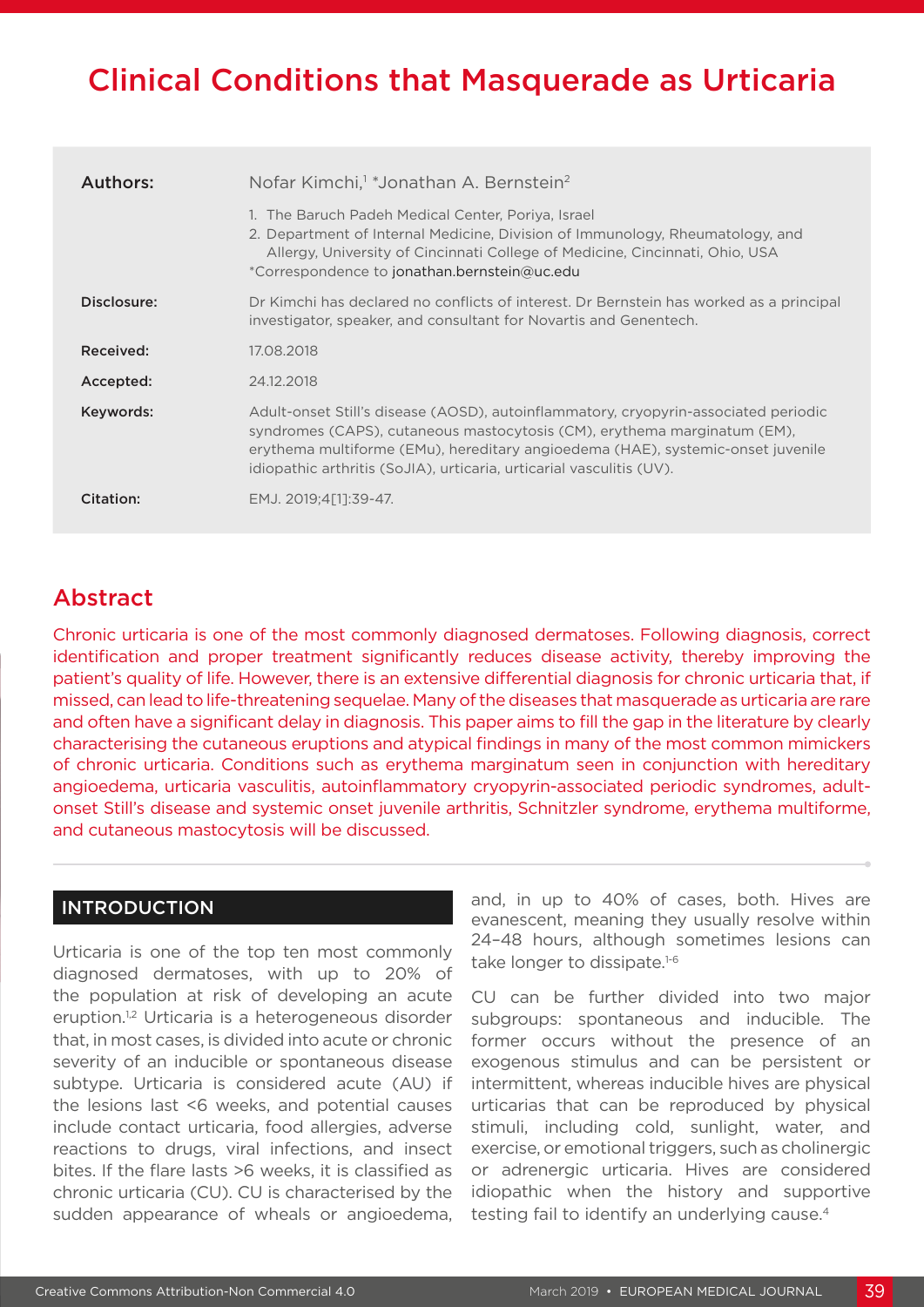Box 1: Common and less common or uncommon causes of urticaria angioedema and urticaria-like dermatoses.

| Common                                                                                     | Less common or uncommon                                                                                                                                     |  |  |  |
|--------------------------------------------------------------------------------------------|-------------------------------------------------------------------------------------------------------------------------------------------------------------|--|--|--|
| Anaphylaxis                                                                                | Angiolymphoid hyperplasia with eosinophilia                                                                                                                 |  |  |  |
| Atopic dermatitis                                                                          | Autoimmune progesterone-associated dermatoses                                                                                                               |  |  |  |
| Autoimmune thyroid disease                                                                 | Autoinflammatory syndromes:<br>- Familial cold-autoinflammatory syndrome<br>- Muckle-Wells syndrome, NOMID<br>- Hyper-IgD syndrome, TRAPS, PFAPA, PAPA, FMF |  |  |  |
| Bullous pemphigoid                                                                         | Blepharochalasis                                                                                                                                            |  |  |  |
| C1-inhibitor deficiencies                                                                  | Cheilitis glandularis                                                                                                                                       |  |  |  |
| Contact dermatitis                                                                         | Cheilitis granulomatosa                                                                                                                                     |  |  |  |
| Contact urticaria                                                                          | Cryoglobulinaemia                                                                                                                                           |  |  |  |
| Cutaneous and systemic lupus erythematosus                                                 | Drug-related eosinophilia with systemic symptoms                                                                                                            |  |  |  |
| Cutaneous mastocytosis                                                                     | Episodic angioedema with eosinophilia                                                                                                                       |  |  |  |
| Dermatitis herpetiformis                                                                   | Oestrogen-induced angioedema                                                                                                                                |  |  |  |
| Erythema multiforme (infection, drugs)                                                     | Complement factor I deficiency                                                                                                                              |  |  |  |
| Exacerbation of physical urticaria                                                         | <b>HES</b>                                                                                                                                                  |  |  |  |
| Food/insect allergies                                                                      | Schnitzler syndrome/malignancies                                                                                                                            |  |  |  |
| Adverse medication reactions<br>- Angioedema with ACE inhibitors<br>- Fixed drug eruptions | <b>SM</b>                                                                                                                                                   |  |  |  |
| Parasite or bacterial infections                                                           | Urticaria-like dermatoses of pregnancy:<br>- Gestational pemphigoid<br>- PUPPS, prurigo of pregnancy                                                        |  |  |  |
| Polymorphous light eruption                                                                | Wells syndrome                                                                                                                                              |  |  |  |
| Recall urticaria                                                                           |                                                                                                                                                             |  |  |  |
| Scabies, insect bites                                                                      |                                                                                                                                                             |  |  |  |
| Urticarial vasculitis (e.g., hepatitis)                                                    |                                                                                                                                                             |  |  |  |
| Viral infections                                                                           |                                                                                                                                                             |  |  |  |

ACE: angiotensin converting enzyme; FMF: familial Mediterranean fever; HES: hypereosinophilic syndrome; NOMID: neonatal-onset multisystem inflammatory disease; PAPA: pyogenic arthritis, pyoderma gangrenosum, and acne syndrome; PFAPA: periodic fever, aphthous stomatitis, pharyngitis, cervical adenitis; PUPPS: pruritic urticarial papules; SM: systemic mastocytosis; TRAPS: tumour necrosis factor receptor associated periodic syndrome.

There are a number of conditions, presented in Box 1, that can look like CU; therefore, a high index of suspicion must be present to differentiate these rare mimickers from true CU. Early diagnosis of these other conditions increases the chance of successful treatment and unnecessary morbidity and, in some cases, the related potential mortality. Furthermore, proper identification and treatment of CU greatly reduces disease activity, thereby improving patients' quality of life.

Thus, the aim of this paper is to define and discuss the presentation, pathomechanism(s), complications, and treatments of clinical conditions that may be incorrectly diagnosed as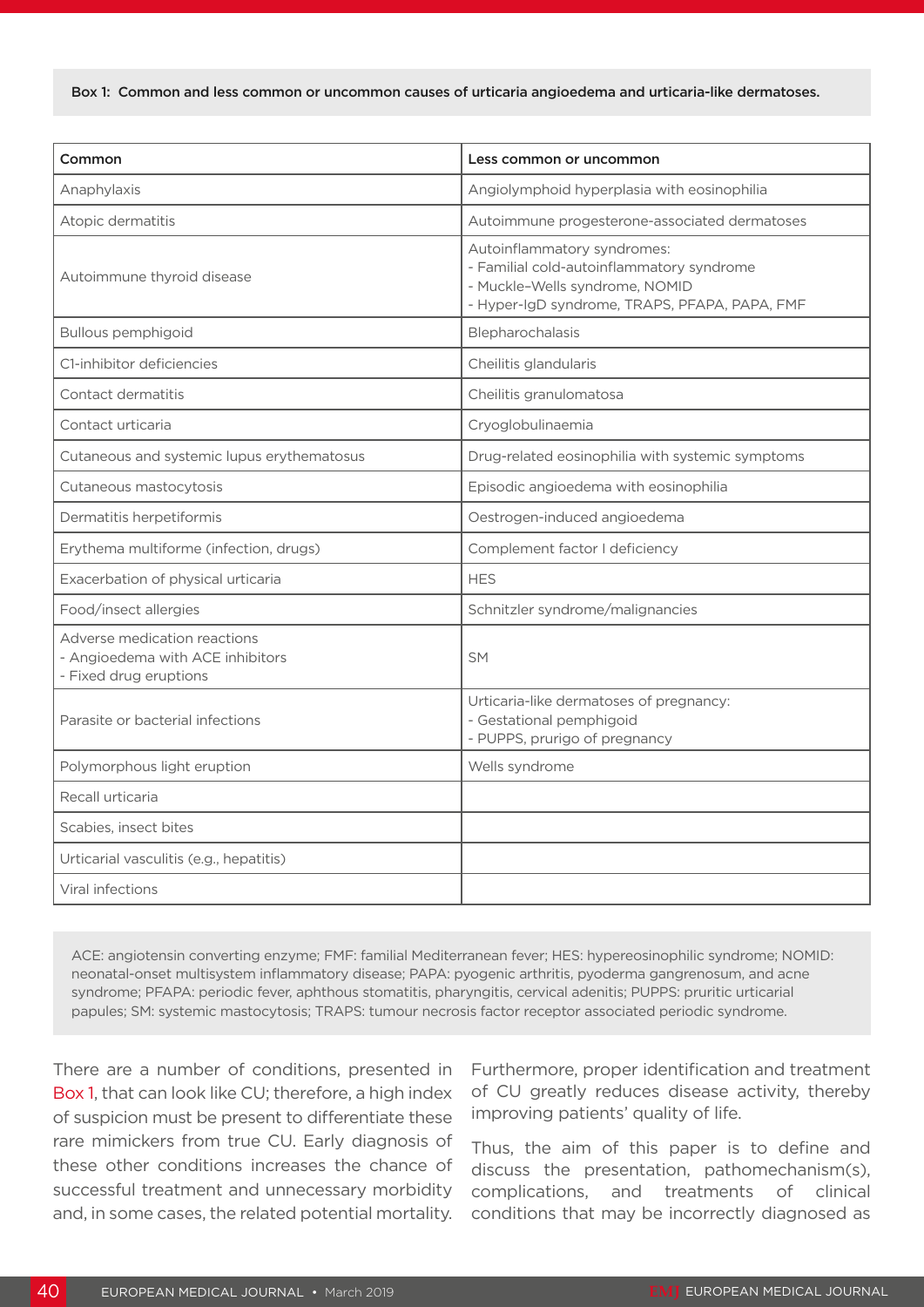CU. These include erythema marginatum (EM) seen in conjunction with hereditary angioedema (HAE); urticarial vasculitis (UV); autoinflammatory cryopyrin-associated periodic syndromes (CAPS); adult-onset Still's disease (AOSD); systemiconset juvenile arthritis; Schnitzler syndrome (SchS); erythema multiforme (EMu) cutaneous mastocytosis (CM); and dermatitis artefacta.

### ERYTHEMA MARGINATUM

EM is a skin condition commonly seen as a prodromal symptom in patients with a diagnosis of HAE. A recent Danish study by Rasmussen et al.7 found that 56% of HAE patients present with EM as a prodrome.

HAE is a rare autosomal dominant disease that is the result of a dysfunctional C1 esterase inhibitor (C1-INH) protein leading to dysregulation of kallikrein, which is essential for preventing the unimpeded breakdown of high molecular weight kininogen to form bradykinin, a potent vasoactive peptide that binds to bradykinin B2 receptors leading to vascular permeability and recurrent attacks of angioedema.<sup>8-16</sup>

Several studies have found that physicians struggle to recognise this sentinel rash and other prodromal symptoms of HAE leading to a delay in diagnosis ranging from 8–20 years in >50% of patients.7-9 This can have serious consequences as patients who are misdiagnosed, and therefore not optimally treated, can experience increased mortality related to asphyxiation secondary to laryngeal angioedema.<sup>8</sup>

A thorough physical exam, as well as patient and family history, provide the subtle clues needed for differentiating CU (Figure 1A) from EM. The EM rash (Figure 1B) is usually asymptomatic, more reticular and serpiginous, less widespread, and typically non-pruritic compared with CU.



#### Figure 1: Photographs depicting chronic urticaria and commonly misdiagnosed rarer conditions.

A) Chronic urticaria; B) erythema marginatum; C) urticaria vasculitis; D) familial cold autoinflammatory syndrome; E) erythema multiforme; F) cutaneous mastocytosis.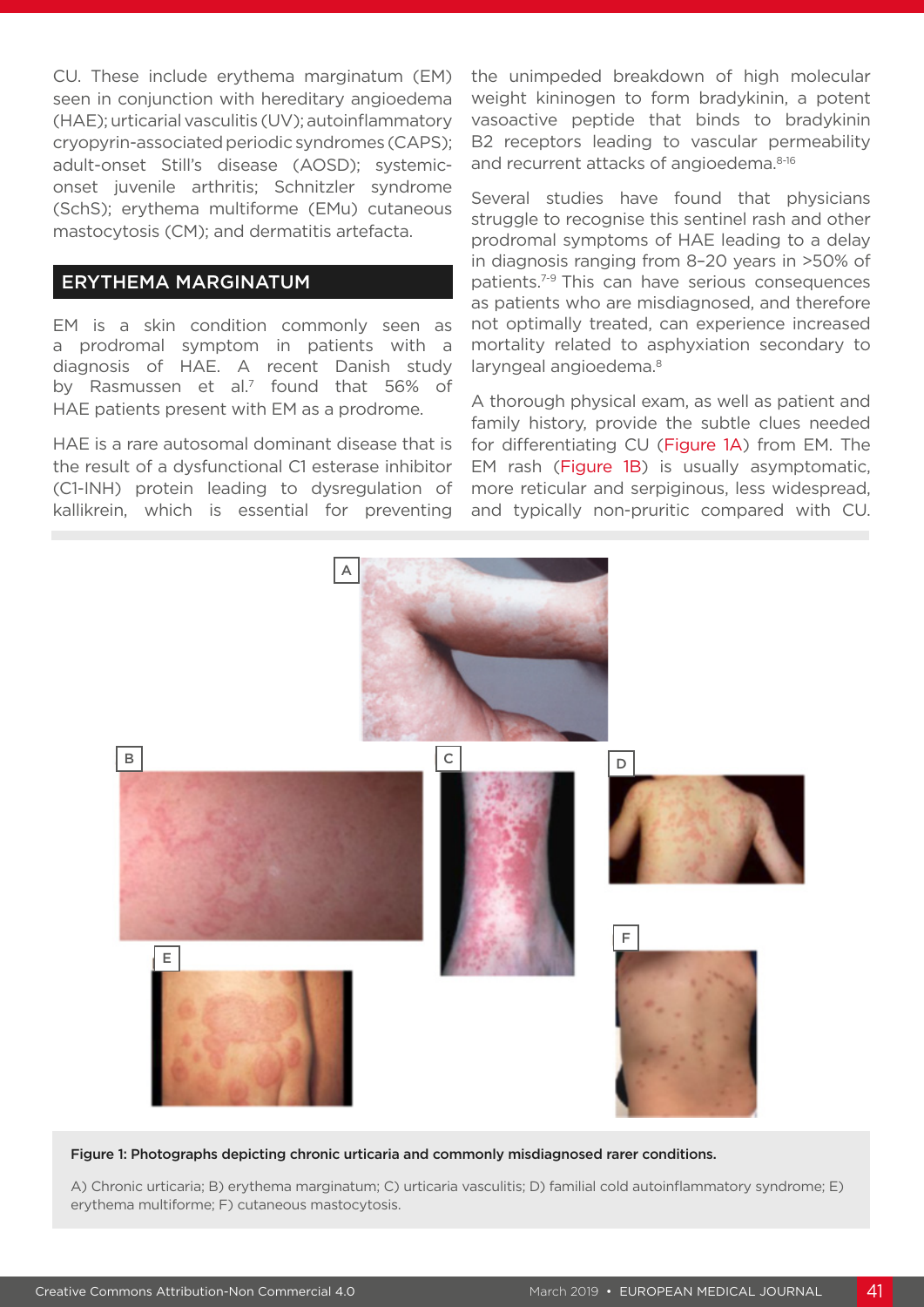#### Table 1: Characterisation of urticaria versus autoinflammatory syndromes.

|                            | <b>Urticaria</b>                                                                                                                                | Schnitzler<br>syndrome                                                                                | <b>Familial cold</b><br>autoinflammatory<br>syndrome | Muckle-Wells<br>syndrome                                                                                                                 | Neonatal-<br>onset<br>multisystem<br>inflammation<br>disease                                                                                                 | Systemic juvenile<br>idiopathic arthritis<br>and adult-onset<br>Still's disease                                                                                                                                                    |
|----------------------------|-------------------------------------------------------------------------------------------------------------------------------------------------|-------------------------------------------------------------------------------------------------------|------------------------------------------------------|------------------------------------------------------------------------------------------------------------------------------------------|--------------------------------------------------------------------------------------------------------------------------------------------------------------|------------------------------------------------------------------------------------------------------------------------------------------------------------------------------------------------------------------------------------|
| Cutaneous<br>manifestation | Sudden<br>appearance<br>of wheals with<br>central swelling<br>and surrounding<br>erythema,<br>lasting<br>24-36 hours.                           | Pale rose<br>papules of<br>plaques.                                                                   | Urticaria<br>that is minimally<br>or non-pruritic.   | Urticaria<br>that is<br>minimally<br>or non-<br>pruritic.                                                                                | Urticaria<br>that is<br>minimally<br>or non-<br>pruritic.                                                                                                    | Evanescent<br>salmon-coloured<br>rash.                                                                                                                                                                                             |
| Associated<br>symptoms     | Pruritus,<br>angioedema                                                                                                                         | IgG or IgM<br>gammopathy.<br>Recurrent fever,<br>lymphadenopathy,<br>organomegaly,<br>and arthralgia. | Cold-induced                                         | Cold-induced<br>fevers,<br>sensorine<br>ural hearing<br>loss, chronic<br>meningitis,<br>migraines,<br>conjunctivitis,<br>and arthralgia. | Dysmorphic<br>features,<br>chronic<br>meningitis,<br>sensorine-<br>ural hearing<br>loss, end-<br>organ damage,<br>and rapidly<br>progressive<br>arthropathy. | Spiking fevers<br>$(>39^{\circ}C)$ and<br>arthralgia. Linear<br>dermatographism,<br>splenomegaly,<br>hepatomegaly,<br>lymphadenopathy,<br>serositis, and<br>arthritis. Some<br>AOSD patients also<br>complain of<br>a sore throat. |
| Sequelae                   | Decreased<br>quality of life,<br>long-standing<br>refractory<br>disease.                                                                        | Lymphopro-<br>liferative<br>disorders,<br>AA<br>amyloidosis.                                          | Renal failure<br>due to<br>amyloidoses.              | Intracranial<br>hypertens-<br>ion, fatigue,<br>social<br>isolation,<br>renal failure<br>due to<br>amyoloidosis.                          | <b>CNS</b><br>damage and<br>skeletal<br>deformaties.<br>Renal failure<br>due to<br>amyloidosis.                                                              | Macrophage<br>activation<br>syndrome.                                                                                                                                                                                              |
| Treatment                  | Avoidance of<br>triggers and<br>physical stimuli.<br>Anti-histamines,<br>leukotriene<br>modifying<br>agents,<br>omalizumab, or<br>cyclosporine. | Anti IL-1                                                                                             | Anti IL-1                                            | Anti IL-1                                                                                                                                | Anti IL-1                                                                                                                                                    | Glucocorticoids,<br>anti IL-1, and anti<br>$IL-6.$                                                                                                                                                                                 |

AA: amyloid A; AOSD: adult-onset Still's disease; CNS: central nervous system.

The most frequently involved sites are the abdomen, axillae, and extremities. Similarly to CU, EM lesions tend to fade within a few hours, but they can persist for as long as 2–3 days; however, unlike CU, which leaves no residual scarring or pigmentation, EM lesions often leave pale or slightly pigmented macules. The EM rash can recur daily over several weeks at different sites

of the body, making EM confusing to differentiate from CU. In these patients, a serum C4 level, C1- INH functional and quantitative levels, and a C1Q should be measured to confirm a diagnosis of HAE.<sup>7</sup> The exact pathophysiology of EM is not well understood, but it may involve abnormal humoral and cellular immune responses to undefined antigens.<sup>7-17</sup>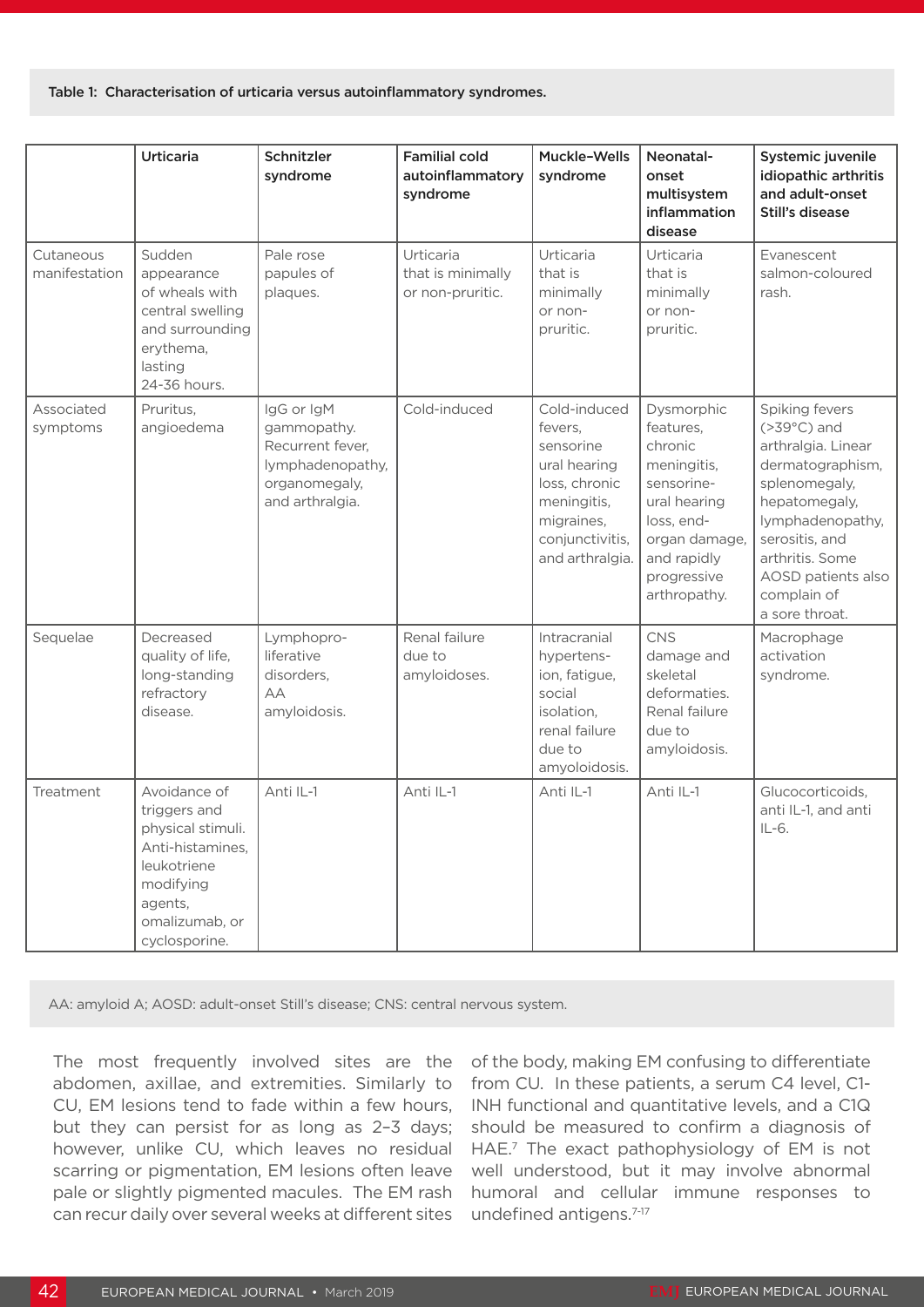# URTICARIAL VASCULITIS

Up to 15% of refractory urticaria is due to UV, which is estimated to occur in approximately 1% of all treatment refractory CU cases, although the prevalence does vary based on the population studied.<sup>17</sup> Urticaria vasculitis includes normocomplementemic UV and hypocomplementemic UV, as well as hypocomplementemic urticarial vasculitis syndrome.

Unlike AU or CU, the rash associated with UV can be described as either painful or burning and lasts longer than 24-48 hours;<sup>4,18,19</sup> however, they may have a similar evanescent pattern to typical CU lesions (Figure 1C). The UV lesions differ from CU as they often leave associated bruising or hyperpigmentation and may be associated with a broad range of systemic involvement after resolution of the rash. The extent of extracutaneous manifestations, such as renal and pulmonary involvement, frequently correlates with decreasing levels of complement. Furthermore, up to 50% of patients with hypocomplementemic UV may develop or have coexistent systemic lupus erythematosus or other connective tissue disorders.<sup>19,20</sup>

Diagnosis of UV requires a consistent clinical presentation and histologic confirmation. Histopathology reveals small-vessel leukocytoclastic vasculitis with fibrinoid, complement, and immunoglobulin deposits perivascularly.18,21 Additional laboratory tests include complete blood count; complete metabolic panel; erythrocyte sedimentation rate (ESR); C reactive protein (CRP); hepatitis profile; urinalysis; and C3, C4, and anti-C1q antibody assays. Depending on the presentation, further tests for connective tissue diseases may be indicated.19,21

Although both CU and UV activate the complement pathway, the latter is a Type 3 hypersensitivity reaction mediated by the deposit of antigen-antibody complexes on the vascular endothelium.21 These antigen–antibody complexes activate the complement pathway, leading to increased anaphylatoxins (C3a, C5a) capable of activating mast cells, resulting in the release of bioactive mediators (i.e., histamine) and urticarial plaques. Just as in CU, the eliciting factor is usually not discovered, but possible aetiologies include medications, infections, autoimmune diseases, and malignancy.18

There are no formal guidelines for the treatment of UV, but antihistamines are often effective to control the pruritus. Other immunosuppressive, anti-inflammatory, or biologic treatments as recommended by the Joint Task Force Urticaria guidelines may be necessary and have been reported to have variable effectiveness.18-21

#### AUTOINFLAMMATORY SYNDROMES

Autoinflammatory conditions are a group of rare disorders that result from the inappropriate activation of the innate immune system (Table 1).22,23 These conditions include SchS, CAPS, systemic onset juvenile idiopathic arthritis (SoJIA), and AOSD, which all can be easily mistaken for urticaria. However, the rash seen in autoinflammatory syndromes consists of predominantly flat wheals.<sup>22</sup> Their exact pathophysiology was not well understood until the recent discovery of IL-1 antagonists, most notably anakinra. The strong response of these conditions to anakinra solidified the notion that these are autoinflammatory conditions mediated by IL-1. A high index of suspicion is needed to recognise the subtle variations of these conditions upon clinical presentation.

#### Schnitzler Syndrome

The clinical picture of SchS can be very difficult to diagnose. Since its first description in 1972, the condition remains relatively underdiagnosed with only 250 known cases and a 5-year delay in diagnosis.24 The mean age of presentation is 51 years, with a slight male predominance.<sup>25</sup>

SchS can be differentiated from urticaria by the presence of either pale rose macules or papules and plaques that, unlike in urticaria, may range from non to slightly pruritic, completely resolve within 24 hours, and commonly occur in the absence of angioedema. The hallmark feature is the presence of a skin rash with a monoclonal gammopathy, most commonly an IgM gammopathy with very few cases manifesting as an IgG gammopathy.<sup>26</sup> Initially, the IgM levels are low and may increase at a rate of roughly 0.5-1.0  $q/L/year^{25,26}$  Similarly to the physical urticarias, these skin lesions can be induced by the same triggers, such as cholinergic, cold, and aquagenic stimuli.26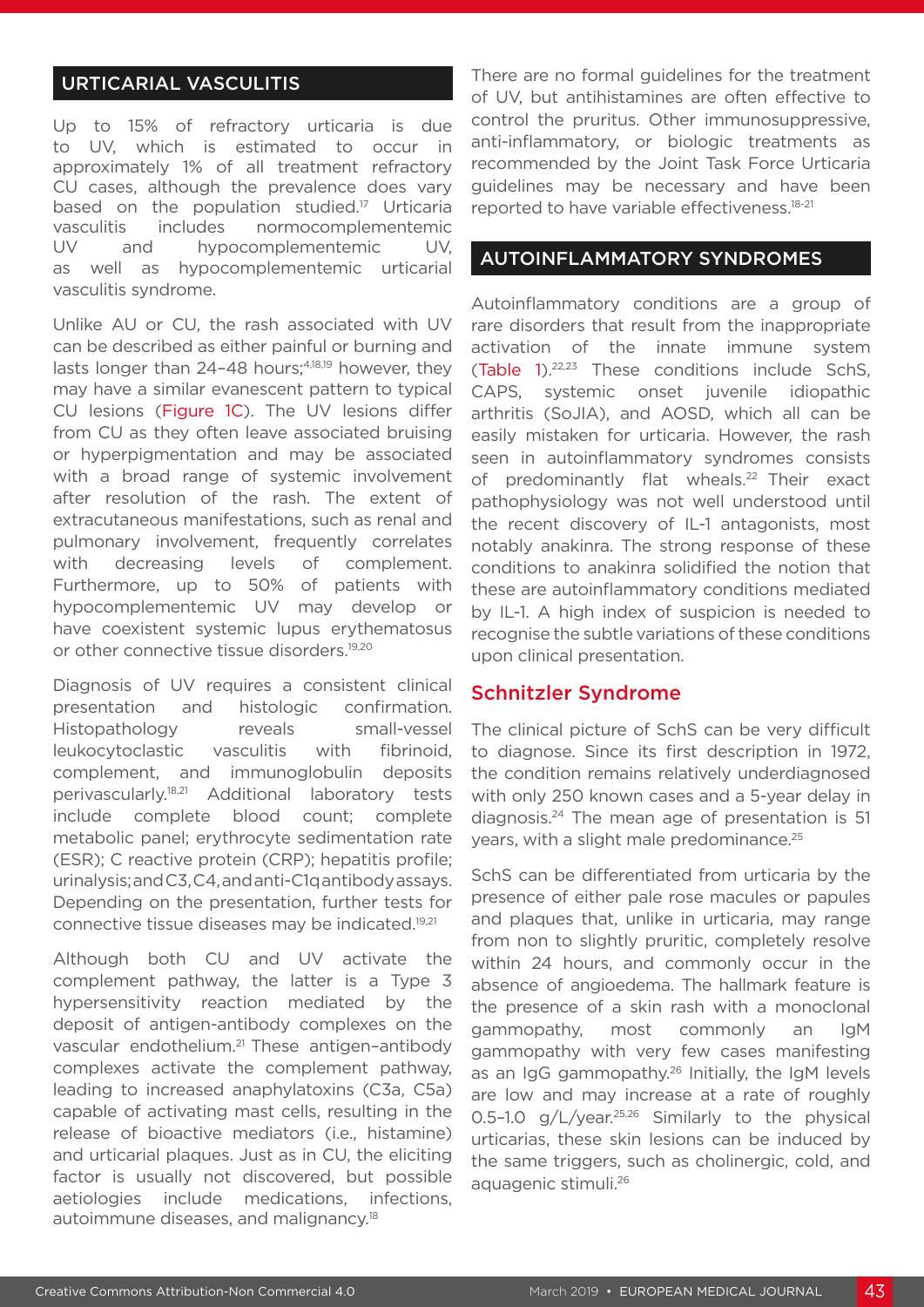Other common symptoms include fever, arthralgia, and organomegaly. Most patients will develop recurrent fevers either with or separately from the skin flare. Eighty percent of cases exhibit musculoskeletal involvement, with significant bone pain being the predominant complaint and confirmed by radiologic findings in 30–40% of cases. Hepatomegaly and splenomegaly occur in an estimated 30% of SchS patients. Palpable lymph nodes occur in roughly 45% of cases. A definitive diagnosis is made if two obligate criteria (which include a chronic urticarial rash and either an IgG of IgM monoclonal gammopathy) and at least two minor criteria (recurrent fever >39°C, abnormal bone remodelling, neutrophilic dermal infiltrate on skin biopsy, leukocytosis, increased CRP or ESR, hepatomegaly or splenomegaly, lymphadenopathy, arthralgia, or arthritis) in the presence of an IgM gammopathy are met. If the monoclonal component is IgG then three minor criteria are required. Collectively, these requirements for diagnosis are referred to as the Strasbourg Criteria.24-28

Biopsied plaques reveal a perivascular and interstitial neutrophilic inflammation with leukocytoclasia, without vasculitis or dermal oedema, and therefore SchS is classified as a neutrophilic dermatosis. In addition, immunofluorescent studies have reported IgM deposits in 30% of patients.26

In addition to the physical and aesthetic impairments patients suffer, an estimated 20% will develop a lymphoproliferative disorder, such as a monoclonal gammopathy of undetermined significance, and there is a 15% 10-year risk of developing Waldenstrom's macroglobulinaemia. Other complications include severe inflammatory anaemia and amyloid A amyloidosis.24-28 In the same way that SchS occurs through a distinct mechanism from that of AU or CU, it also requires a different treatment. Recent case studies demonstrate complete resolution of symptoms with treatment using IL-1 inhibitors.<sup>21,24-28</sup>

# Cryopyrin-associated Periodic Syndromes

CAPS encompass three autoinflammatory syndromes: familial cold autoinflammatory syndrome (FCAS), Muckle–Wells syndrome (MWS), and neonatal-onset multisystem inflammatory disease (NOMID). Like other orphan diseases, its true prevalence is hard to estimate and there is a delay in diagnosis. In fact, a study by Stych and Dobrovolny<sup>29</sup> found that 44% of FCAS cases carried a different primary diagnosis.

The severity of presentation is variable but includes daily urticaria, fever, and arthralgia. The mildest form is FCAS and the most severe form is NOMID.22,28 CAPS initially presents in infants <6 months. The rash, an atypical urticaria, develops in a circadian pattern as the rash develops throughout the day, and has minimal or no pruritus, hence making it easily confused with UV. However, the dermatologic flare in CAPS, unlike UV, usually resolves within 24 hours without any leftover bruising or hyperpigmentation.<sup>18,12-22,28</sup>

Each of the three CAPS has its own unique features in addition to the aforementioned presentation. FCAS, similarly to cold-induced urticaria, presents after exposure to cold temperatures (Figure 1D). Both MWS and NOMID have associated sensorineural hearing loss, which is more severe in NOMID patients. Patients with MWS also present with cold-induced fevers and conjunctivitis.22,28-30 NOMID newborns present with dysmorphic features, a myriad of CNS impairments, pseudo-urticaria lesions, end-organ damage, and rapidly progressive arthropathy. The extent of joint involvement can mimic SoJIA in addition to urticaria. The CNS changes include chronic aseptic meningitis, papilloedema, headaches, vomiting, static diplegia, and impaired cognitive function. Brain MRI shows central nervous inflammation, brain atrophy, and enlarged ventricles due to the continuous increase in intracranial pressure.<sup>18,20-22,28-30</sup>

Just as with NOMID, MWS patients can also present with headaches. In up to 90% of cases, patients complain of headaches due to migraines, chronic meningitis, and intracranial hypertension. In addition, 40–80% of patients suffer from severe fatigue leading to social isolation. Some also experience heaviness of the lower limbs with oedema.<sup>22,28-30</sup>

A definitive diagnosis of CAPS requires a clinical picture consistent with clinical history and genetic analysis confirming a mutation in the *NLRP3* gene. Lab test results usually reveal increased inflammatory markers (CRP and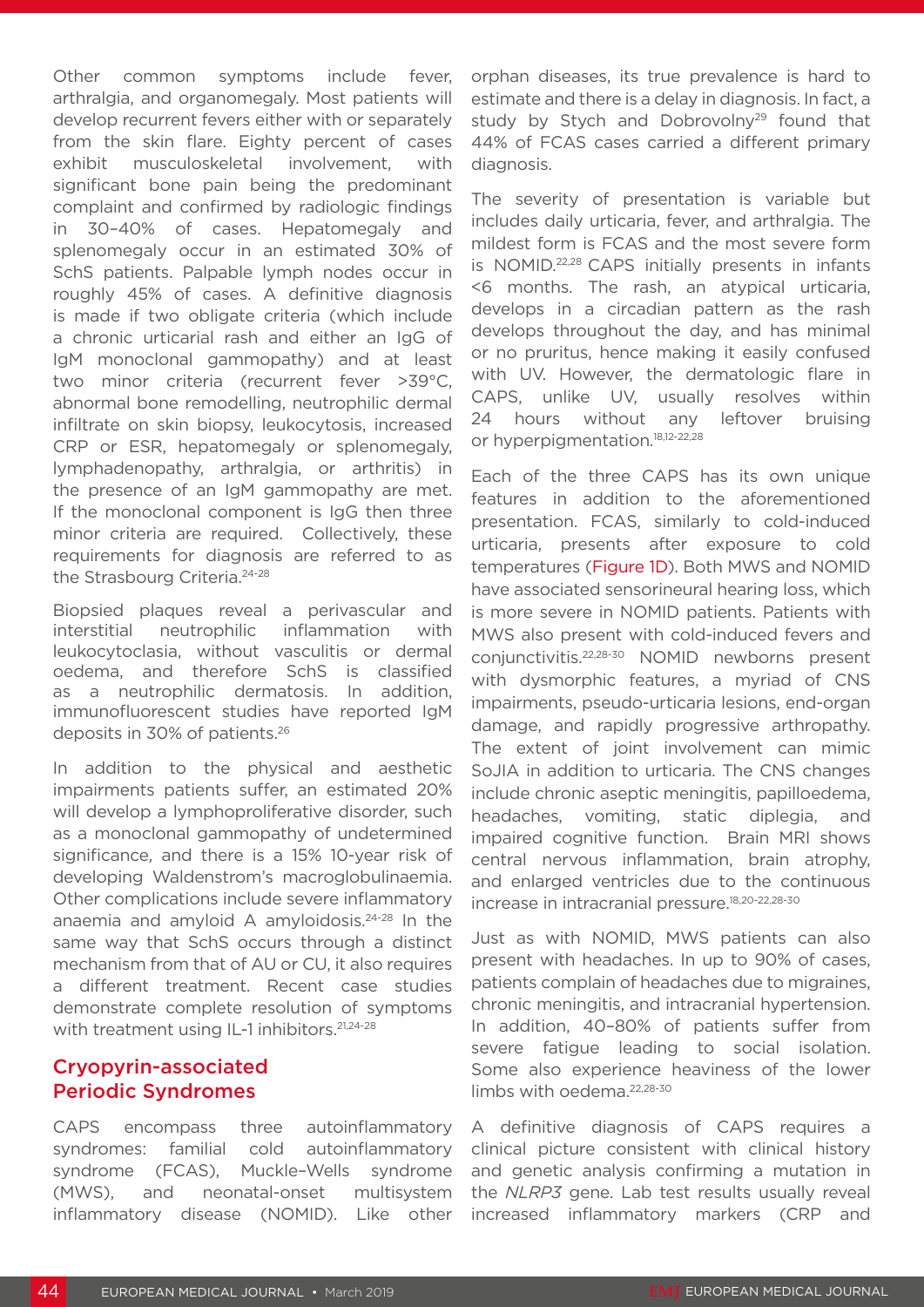ESR), elevated eosinophils and neutrophils, and low haematocrit. Patients also require frequent urinalysis due to their increased risk of developing systemic amyloid A amyloidosis as a common complication of the disease.<sup>20,21,28-30</sup>

For treatment of CAPS, IL-1 antagonists have been U.S. Food and Drug Administration (FDA) approved and are the treatment of choice. Patients treated with these agents are able to live a normal, mostly symptom-free life.18-20,22,28-30

# JUVENILE IDIOPATHIC ARTHRITIS AND ADULT ONSET STILL'S DISEASE

SoJIA and AOSD are two similar conditions. SoJIA, a class of juvenile idiopathic arthritis (JIA), occurs before the age of 16 with an age range of presentation between 1 and 16 years. It comprises 10% of JIA cases in northern Europe.<sup>31</sup>

The triad of a salmon-coloured rash, spiking fevers >39°C, and arthralgia are characteristic of both SoJIA and AOSD. In addition to the classic triad, other clinical manifestations include linear dermatographism, splenomegaly, hepatomegaly, lymphadenopathy, serositis, and arthritis. AOSD patients may initially complain of a sore throat.<sup>31-39</sup>

Most patients present with an evanescent rash, but some may present with a refractory cutaneous lesion, similar to that seen in CU. This finding can make it difficult to distinguish one from the other. In such cases, the onset of the rash in the evenings concurrently with fever and arthralgia should raise the possibility of either SoJIA or AOSD.

The prognosis of SoJIA and AOSD is complicated by clinical or subclinical macrophage activation syndrome in 10% and 30–40% of patients, respectively. SoJIA and AOSD have a mortality rate of 10–22% and it is therefore imperative that the diagnosis be determined as soon as possible.<sup>31-40</sup>

With respect to treatment, both AOSD and SoJIA respond well to anti IL-1 or IL-6 therapies and have better outcomes than treating with the traditional disease-modifying antirheumatic drugs. Glucocorticoids are used to treat acute flare-ups.22,24,32-36

Overall, it is often difficult both for the patient and physician to differentiate CU from autoinflammatory syndromes. Table 1 highlights the key characteristics of each of the cutaneous manifestations and associated symptoms seen in the different conditions. Important red flags that may hint at an inflammatory syndrome include inflammation of the anterior eye, uveitis, periorbital oedema, serositis, stomatitis, ulcers, meningeal inflammation leading to headaches, abdominal complaints, arthralgia, myalgia, CNS changes, lymphadenopathy, and fever.

## ERYTHEMA MULTIFORME

EMu is a rare, immune-mediated mucocutaneous condition that is most often associated with the herpes simplex virus (HSV) Type 1. Other infectious causes are HSV Type 2, as well as mycoplasma pneumoniae, hepatitis C, and vulvovaginal candidiasis.<sup>3,41</sup>

Mycoplasma pneumoniae seems to be a more common eliciting factor of EMu in the paediatric population. It may also be drug-induced by nonsteroidal anti-inflammatory drugs, sulfonamides, antiepileptics, and antibiotics.<sup>41</sup>

Unlike CU, EMu presents with targetoid lesions, which appear over 3–5 days and require 1–2 weeks for resolution.<sup>15,41</sup> The cutaneous lesions are fixed, as opposed to evanescent. The primary lesions are erythematous and oedematous round papules, surrounded by areas of blanching. These papules enlarge into the characteristic targetoid lesions composed of three concentric colour zones, seen in EMu.<sup>41</sup> The outermost ring is erythematous. Within it, there is an oedematous ring that surrounds a red, inflammatory zone, enveloping a dusky centre or blister due to epidermal necrosis (Figure 1E). EMu most commonly presents on the acral extremities in a symmetric distribution with a preference for the extensor surfaces.

These features help differentiate EMu from fatal conditions, such as Stevens–Johnson syndrome and the more widespread toxic epidermal necrolysis. These initially appear with macular EMu-like target lesions on the trunk.<sup>41</sup> Therefore, correct and early diagnosis allows for prompt and effective treatment, in addition to halting progression to Stevens–Johnson syndrome and to toxic epidermal necrolysis.

An acute episode of EMu is usually treated with antihistamines and topical corticosteroids to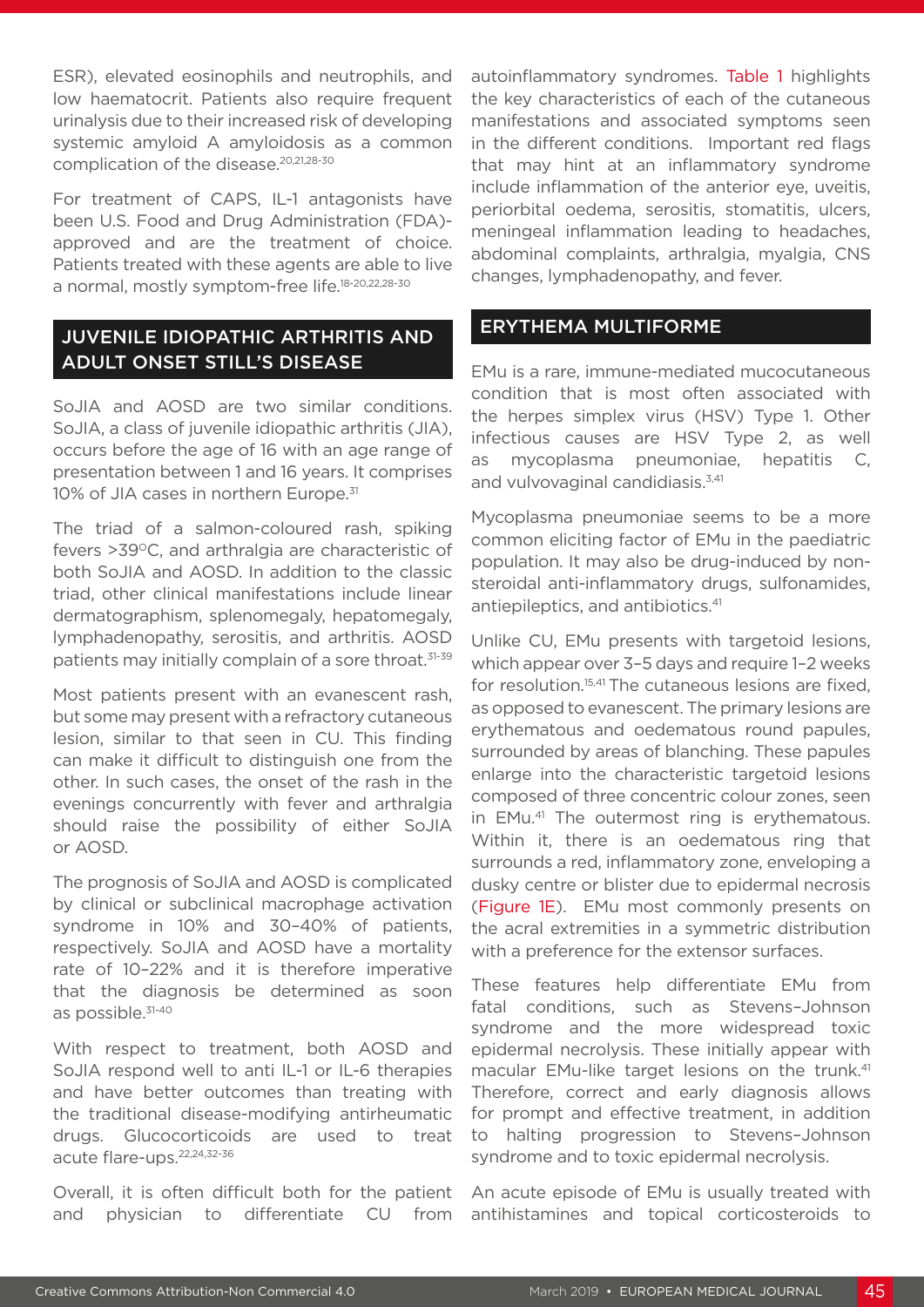achieve symptomatic relief. Antiviral therapy for HSV infection, administered after the appearance of EMu, does not shorten the course of disease and is therefore not indicated.<sup>41</sup> However, in patients affected with recurrent EMu associated with HSV, continuous prophylaxis with antiviral therapy for at least 6 months is indicated. Most patients require 1–2 years of prophylaxis therapy. If nonresponsive, the antiviral dose can either be doubled or substituted with a different antiviral agent.<sup>41</sup>

Mucosal involvement is seen in 25–60% of EMu cases.3,41 The extent of mucosal involvement also helps to guide treatment. Minimal mucosal involvement is treated with a corticosteroid gel. For patients whose ability to eat or drink is impaired, oral corticosteroids are prescribed. An ophthalmology consultation is required for cases presenting with ocular involvement.41

#### CUTANEOUS MASTOCYTOSIS

Mastocytosis is a heterogeneous disorder that is characterised by the accumulation of mast cells within different organs, including the skin, bone marrow, gastrointestinal tract, liver, spleen, and lymphatic tissues. Cutaneous mastocytosis is most easily confused with CU.8,15,19,41 It can be distinguished from CU by its characteristic deep brown-orange pigmentation (Figure 1F).15,19,42-44 Often a wheal-and-flare reaction can be elicited by stroking or rubbing the lesion. This is known as a positive Darier sign. It is different from dermatographism in that it affects both clear and lesioned skin.42-45

The exact cause of CM is not known; however, c-Kit mutations (mast stem cell growth factor receptor, also referred to as proto-oncogene c-Kit or tyrosine-protein kinase Kit or CD117) have been identified in biopsies of affected skin.44

Although CM is a relatively benign condition, it can be associated with systemic mastocytosis, especially in adult patients.15,45 If active systemic mastocytosis cases are not treated, it can lead to life-threatening anaphylactoid reactions.

Over 65% of CM cases occur in the paediatric population, in whom this condition is usually transient and resolved by puberty; $42,43$  however, it can persist and be very disfiguring. In adults who are affected by CM, the treatment depends on disease severity and includes antihistamines, topical corticosteroids, topical calcineurin inhibitors, phototherapy with or without psoralen, and, more recently, certain tyrosine kinase inhibitors (midostaurin).<sup>41-45</sup> Watersoluble cromolyn sodium cream and aqueousbased cromolyn sodium skin lotion have been reported to alleviate pruritus and flares with variable success.

### DERMATITIS ARTEFACTA

Although ultimately a diagnosis of exclusion, dermatitis artefacta (DA) should also be considered in the differential diagnosis of urticaria, especially in cases where the past medical history is inconsistent with CU. DA is a factitious disorder, which is also part of a spectrum of psychocutaneous disorders. While urticaria can be elicited by psychosocial stressors as well, DA is self-inflicted and is usually differentiated from other dermatologic conditions via a strong anamnesis and patient– physician rapport. The lesions are non-healing, located in areas that can be easily accessed by the patients' dominant hand, and surrounded by intact skin. Upon presentation, the patient may seem indifferent to the lesions, while the family is concerned. Moreover, the patient may have other psychiatric illnesses, such as eating disorders and personality disorders.<sup>41-43</sup> Patients with DA are at increased risk of harming themselves further and therefore it should not be taken lightly.

#### **CONCLUSION**

The conditions discussed in this paper have been historically confused for CU. Although these mimickers are relatively rare, patients' prognoses can be profoundly affected if they are misdiagnosed. Maintaining a high index of suspicion, especially in cases of refractory urticaria, allows for better treatment and, in many cases, remission of symptoms.